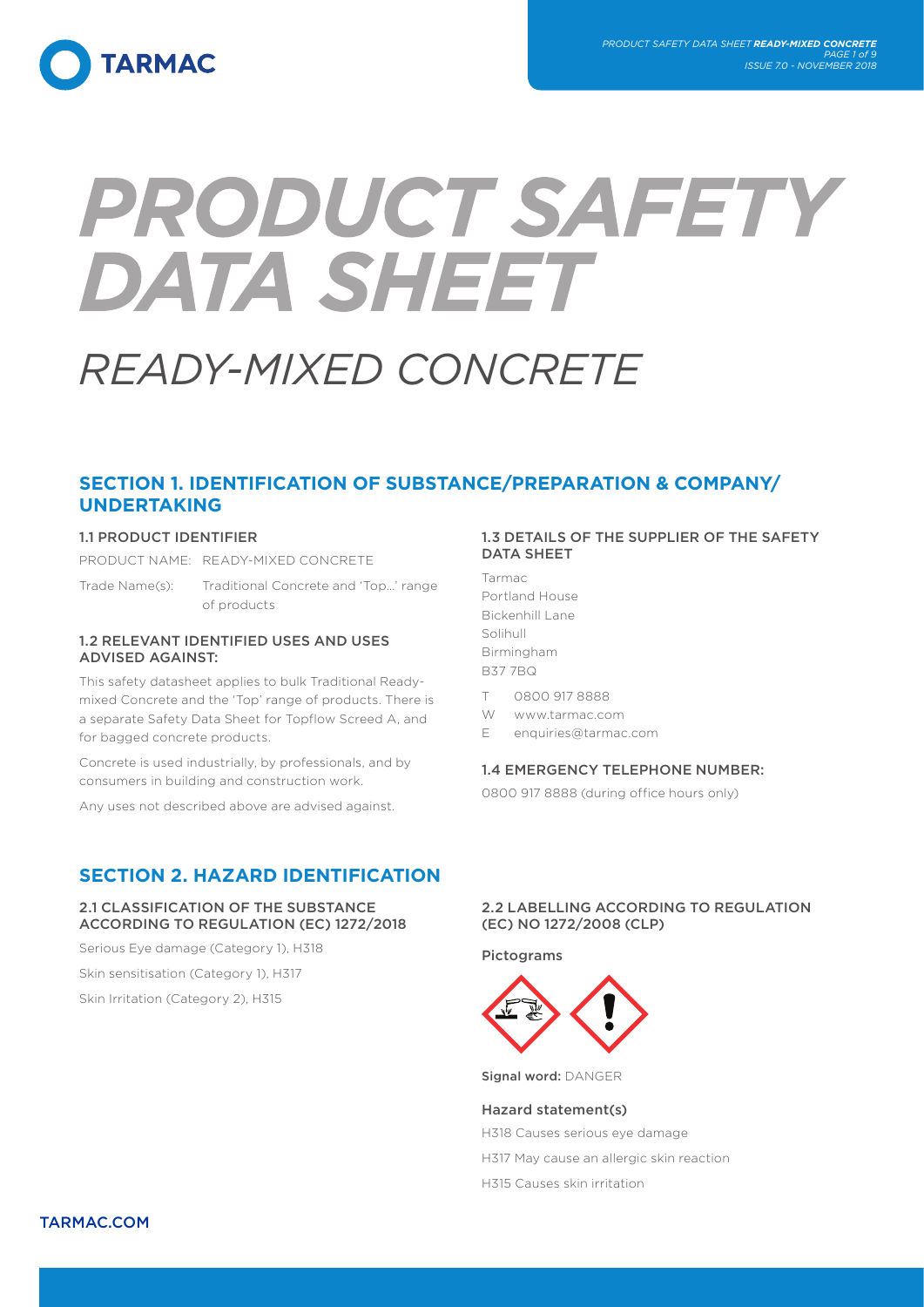# Precautionary statement(s)

P102 Keep out of reach of children.

P280 Wear protective gloves/protective clothing/ eye protection/face protection.

P305+P351+P338+P310: IF IN EYES: Rinse cautiously with water for several minutes. Remove contact lenses, if present and easy to do. Continue rinsing. Immediately call a doctor/physician

P302+P352+P333+P313: IF ON SKIN: Wash with plenty of soap and water. If skin irritation or rash occurs: Get medical advice/attention

P261+P304+P340+P312: Avoid breathing dust. IF INHALED: Remove victim to fresh air and keep at rest in a position comfortable for breathing. Call a doctor/ physician if you feel unwell.

P501 Dispose of contents/container to: Harden by application of water and dispose of as concrete waste.

# Supplemental information

Wet concrete, cement or mortar may cause irritation. dermatitis or serious alkali burns if in contact with skin or eyes.

# 2.3 OTHER HAZARDS

Concrete does not meet the criteria for PBT or vPvB in accordance with Annex XIII of REACH (Regulation (EC) No 1907/2006). Due to the high alkalinity, wet concrete may provoke skin and eye irritation. Contact with strongly alkaline solutions such as concrete can initially cause nerve damage and chemical burns may occur without the person being aware because they do not feel any pain. Contact with wet cement mixes such as wet concrete can also cause skin disease.

Irritant contact dermatitis is caused by the combination of the wetness, alkalinity and abrasiveness of the readymixed concrete.

Allergic contact dermatitis may be caused by individual sensitivity to chromium compounds in cement. Levels of soluble chromium VI are kept below 2 ppm (0.0002%) of the total dry weight of the cement according to legislation specified under Section 15.

Wet concrete is not likely to create dust, but respirable dust may be released by the surface treatment, cutting or drilling of hardened concrete. If inhaled in excessive quantities over a prolonged period or extended period, respirable dust can constitute a long term health hazard. Respirable crystalline silica (quartz) has been associated with the lung disease silicosis. The quartz content of the aggregate used in concrete will vary depending on the type of mineral deposit from which the aggregate originated.

# **SECTION 3. COMPOSITION / INFORMATION ON INGREDIENTS**

# 3.2 MIXTURES:

Ready-mixed concrete is a mixture of:

- A cementitious material which may be cement or a mixture of cement with an addition (e.g. fly ash, ground granulated blast furnace slag or silica fume).
- Fine and coarse aggregate.
- Water
- Admixtures or additives may be added to modify the properties of the fresh or hardened concrete. Pigments may be added to colour the product.

| CAS No.                      | EC No.          | Index No. | <b>Classification</b>                                                          | Concentration                     |  |  |  |
|------------------------------|-----------------|-----------|--------------------------------------------------------------------------------|-----------------------------------|--|--|--|
| Portland Cement              |                 |           |                                                                                |                                   |  |  |  |
| 65997-15-1                   | $266 - 043 - 4$ |           | Skin Irrit. 2; Eye Irrit. 1; STOT SE 3; Skin Sens. 1<br>H315, H317, H318, H335 | <20%                              |  |  |  |
| Quartz (respirable fraction) |                 |           |                                                                                |                                   |  |  |  |
| 14808-60-7                   | 238-878-4       |           | STOT RE <sub>2</sub><br>H373i                                                  | Variable, likely to be<br>than 5% |  |  |  |

For the full text of the Hazard-Statements mentioned in this Section, see Section 16

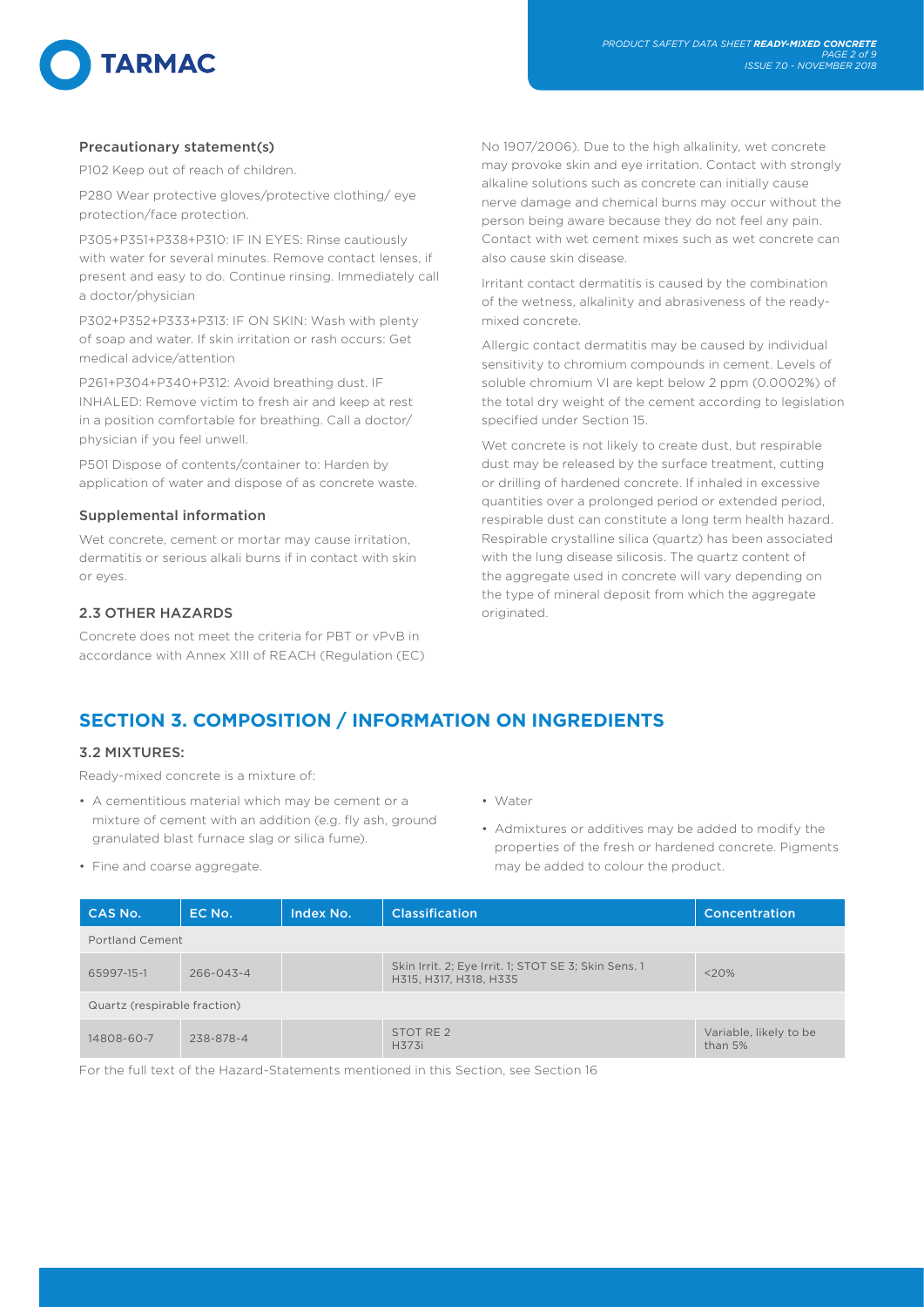

# **SECTION 4. FIRST AID MEASURES**

# 4.1 DESCRIPTION OF FIRST AID MEASURES:

### General Advice:

**TARMAC** 

Consult a physician for all exposures except for minor instances. First aid responders should avoid contact with wet concrete.

# Eye contact:

Immediately and thoroughly irrigate the eye(s) with eye wash solution (0.9% NaCl) or clean water for at least 20 minutes with the eyelid(s) open wide. Remove contact lenses, if present and easy to do and continue washing. Take care not to wash product from one eye to another. Do not rub eyes in order to avoid possible cornea damage as a result of mechanical stress. Seek immediate medical attention, preferably an ophthalmologist.

# Skin contact:

Where skin contact occurs with wet concrete, either directly or through saturated clothing, the concrete must be washed off immediately with soap and water. If wet concrete enters boots or gloves, or saturates clothing, remove article immediately and wash before re-use. Seek medical attention if skin irritation (redness, rash, blistering) or burns occur.

### Ingestion:

If person is conscious, rinse out mouth and give plenty of water to drink and seek further medical attention. Do not induce vomiting and never give anything by mouth to an unconscious person.

# **SECTION 5. FIRE FIGHTING MEASURES**

Concrete is not flammable, combustible or explosive and will not facilitate or sustain the combustion of other materials.

# 5.1 SUITABLE EXTINGUISHING MEDIA:

Not applicable

# 5.2 SPECIAL HAZARDS ARISING FROM THE SUBSTANCE OR MIXTURE:

None.

### Inhalation:

Inhalation is unlikely, but if concrete dust is inhaled, remove to fresh air. If breathing difficulties, discomfort or inflammation are experienced, seek medical attention.

# 4.2 MOST IMPORTANT SYMPTOMS AND EFFECTS, BOTH ACUTE AND DELAYED:

Eyes: Eye contact with concrete (dry or wet) may cause serious and potentially irreversible injuries, including blindness.

Skin: Prolonged skin contact with wet concrete may cause serious burns because they develop without pain being felt (for example when kneeling in wet concrete even when wearing trousers). See also Section 2.3.

Wet and dry concrete may have an irritating effect on moist skin (due to sweat or humidity) after prolonged contact or may cause contact dermatitis after repeated contact.

Inhalation: Repeated inhalation of dust from concrete over a long period of time increases the risk of developing lung diseases. May cause respiratory irritation.

# 4.3 INDICATION OF ANY IMMEDIATE MEDICAL ATTENTION AND SPECIAL TREATMENT NEEDED:

Immediate medical attention should be sought following eye contact, preferably by an ophthalmologist. Alkali burns or irritation following skin contact require immediate medical attention.

Take a copy of this Safety Data Sheet with you when seeking medical attention.

# 5.3 ADVICE FOR FIREFIGHTERS:

None, other than standard general advice:

Wear fire retardant clothing. Do not enter any enclosed or confined fire space without proper protective equipment, including self-contained breathing apparatus Use water spray to cool containers. Prevent runoff from fire control from entering waterways. Large fires should only be dealt with by trained personnel.

# 5.4 FURTHER INFORMATION:

No data available.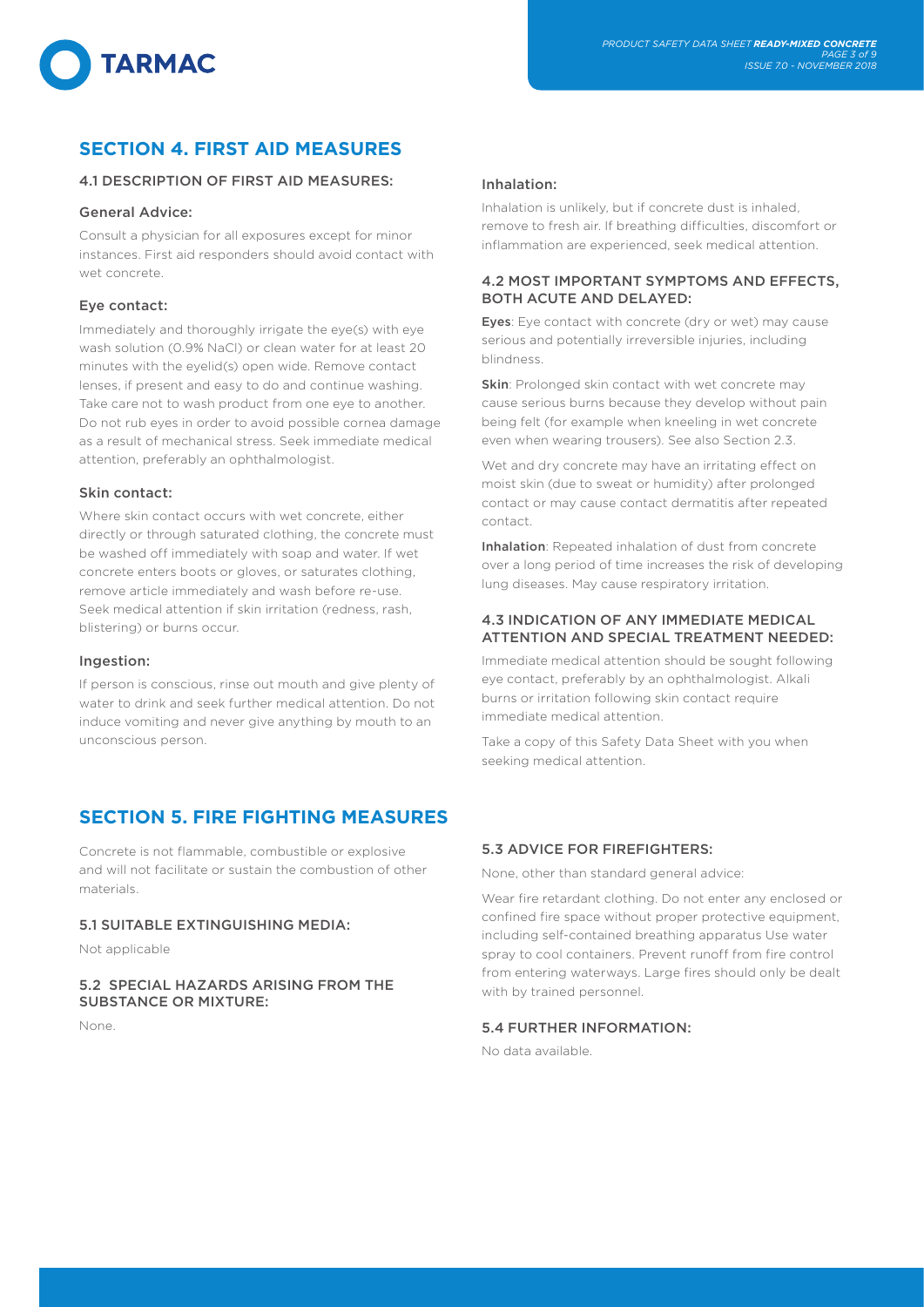# **SECTION 6. ACCIDENTAL RELEASE MEASURES**

# 6.1 PERSONAL PRECAUTIONS, PROTECTIVE EQUIPMENT AND EMERGENCY PROCEDURES:

Use suitable personal protective equipment (refer to Section 8 for details). Avoid contact with skin and eyes. Wear impervious clothing, gloves and boots. Wear eye protection.

# 6.2 ENVIRONMENTAL PRECAUTIONS:

**TARMAC** 

Prevent further spillage if safe to do so. Do not let product enter drains or watercourses and prevent from being deposited anywhere other than the intended placement site.

# **SECTION 7. HANDLING AND STORAGE**

# 7.1 PRECAUTIONS FOR SAFE HANDLING:

# 7.11 PROTECTIVE MEASURES:

Avoid skin and eye contact. Wet concrete can cause serious alkali burns if in direct contact with skin or eyes. Contact with concrete may also cause skin disease by the combination of the wetness, alkalinity and abrasiveness of the ready-mixed concrete. Allergic contact dermatitis may be caused by individual sensitivity to chromium compounds which may occur in cement.

Do not sit or kneel on wet, un-hardened concrete without wearing the correct personal protective equipment. Where concrete enters boots or gloves, or saturates clothing, the article should be removed immediately and washed before further use. See Section 8 for more detail.

# 6.3 METHODS AND MATERIALS FOR CONTAINMENT AND CLEANING UP:

Clean up fresh (wet) concrete using suction or mechanical means if possible. Allow to harden before disposing of in a manner consistent with applicable regulations (see Section 13). To clean up hardened or dry concrete, avoid the use of compressed air, dry sweeping or other methods likely to create airborne dust.

# 6.4 REFERENCE TO OTHER SECTION:

For disposal, see Section 13. For PPE and exposure limits, see section 8.

# 7.1.2 INFORMATION ON GENERAL OCCUPATIONAL HYGIENE:

Always wash hands if contaminated, and before eating, drinking and smoking. Do not eat or drink in work areas. Remove contaminated clothing before entering canteens, vehicles, offices and other 'clean' areas. Clean overalls as necessary to concrete permeating through clothing to skin underneath.

# 7.2 STORAGE:

The material is normally delivered in bulk and used upon receipt. Storage of product is unlikely. Do not use aluminium containers for transport, handling or storage.

# 7.3 SPECIFIC END USES:

See section 1.2. No other data available.

# **SECTION 8. EXPOSURE CONTROLS / PERSONAL PROTECTION**

# 8.1 CONTROL PARAMETERS:

# 8.1.1 COMPONENTS WITH OCCUPATIONAL EXPOSURE LIMITS:

| Component                     | CAS No.    | <b>Reference period</b> | <b>Exposure Limit</b>                 | <b>Basis</b> |
|-------------------------------|------------|-------------------------|---------------------------------------|--------------|
| Portland cement               | 65997-15-1 | 8hr TWA                 | 10mg/m3(Total)<br>4mg/m3 (Respirable) | UK. EH40 WEL |
| Nuisance dust                 | n/a        | 8hr TWA<br>8hr TWA      | 10mg/m3(Total)<br>4mg/m3 (Respirable) | UK. EH40 WEL |
| Respirable crystalline silica | 14808-60-7 | 8hr TWA                 | 0.1mg/m3                              | UK. EH40 WEL |

W.E.L. = Workplace Exposure Limit T.W.A. = Time Weighted Average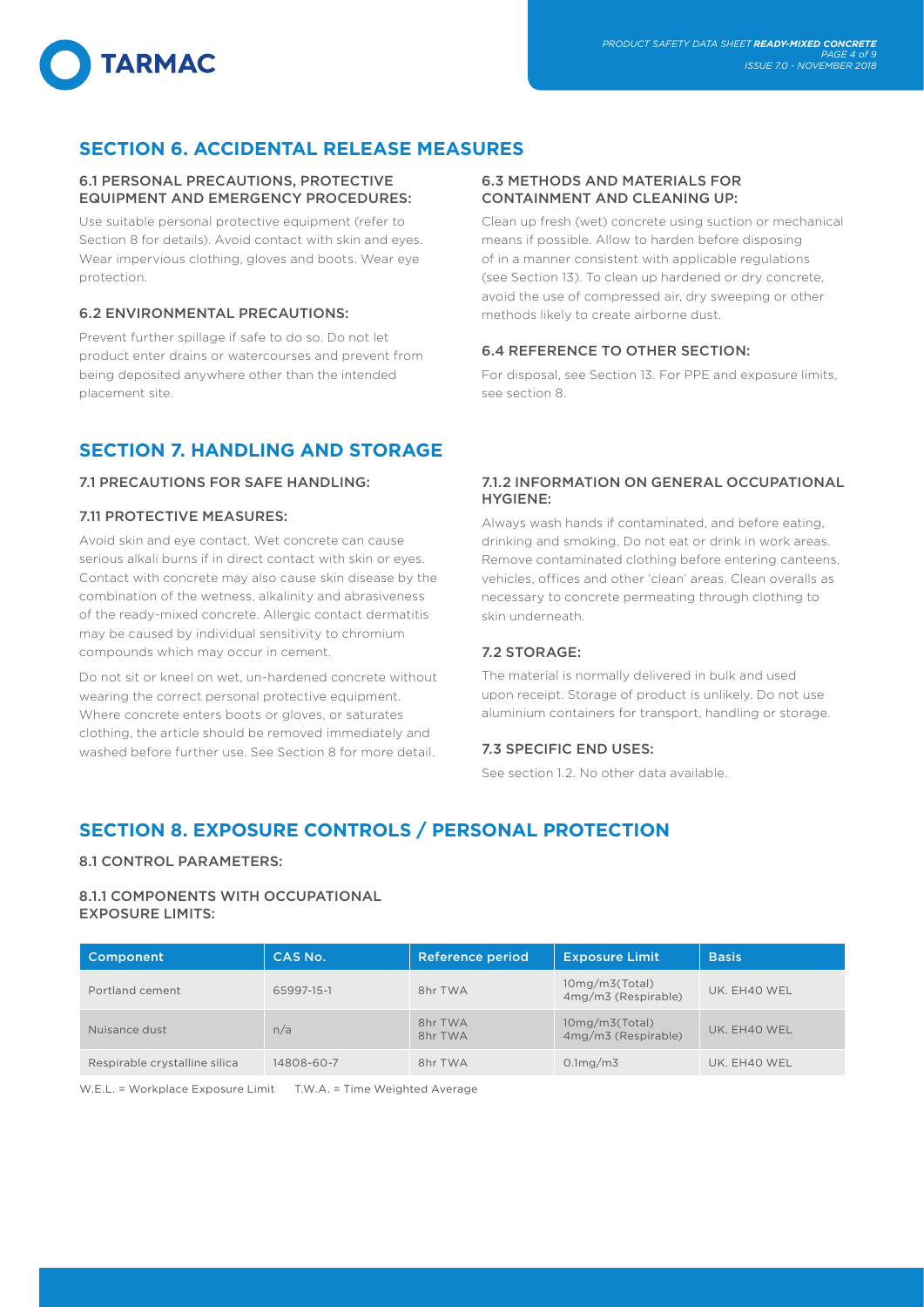# **TARMAC**

# 8.2 EXPOSURE CONTROLS:

# 8.2.1 APPROPRIATE ENGINEERING CONTROLS:

Generation of dust is unlikely during placement of fresh concrete, but during surface treatment, cutting or drilling of hardened concrete, dust should be controlled by containment, suppression and extraction/filtration as required. Use appropriate specialist equipment for bulk handling and placement of fresh concrete.

# 8.2.2 INDIVIDUAL PROTECTION MEASURES, SUCH AS PERSONAL PROTECTIVE EQUIPMENT (PPE):

# General:

Avoid skin and eye contact. Do not sit or kneel on wet, un-hardened concrete without wearing the correct waterproof personal protective equipment. Do not eat, drink or smoke when working with concrete to avoid contact with skin or mouth. Use barrier cream and skin moisturisers as appropriate before, during and after working with concrete. Wash hands and skin if contaminated and after working with concrete. Where concrete enters boots or gloves, or saturates clothing, the articles should be removed immediately and washed before further use.



# Eye/face protection:

Goggles or protective face-shield tested to EN 166 should be worn to prevent wet concrete or dust entering the eyes.



# Skin Protection:

Wear impermeable, wear- and alkali-resistant gloves. Gloves must be inspected prior to use. Use proper glove removal technique (without touching glove's outer surface) to avoid skin contact with this product. Dispose of contaminated gloves after use in accordance with good practices. Wash and dry hands. The selected protective gloves must satisfy the specifications of EU Directive 89/686/EEC and the standard EN 374 derived from it.



Wear impermeable boots to protect feet. Safety wellington boots should be worn if working with wet concrete, with waterproof trousers pulled

over them to help prevent concrete entering the boots.



# Body Protection:

Outer clothing should be waterproof if contact with wet concrete is likely. Overalls and/or longsleeve jackets and full length trousers should be worn to protect the skin.

If concrete saturates clothing, or enters gloves or boots, remove the articles immediately and wash before wearing again. In addition to the above, the use of skin barrier cream and aftercare products is also recommended.



# Respiratory Protection:

If dust is present, particularly if cutting, drilling or carrying out surface treatment of hardened concrete use correctly fitted respiratory protection with filter type P3 to Standard EN14387, EN149 or equivalent.

# Thermal Hazards:

Not applicable.

# 8.2.3 ENVIRONMENTAL EXPOSURE CONTROLS:

# Air:

Emissions to air are unlikely when handling fresh concrete. If hardened concrete is cut, drilled or surface treatment is carried out, dust may be generated which must be controlled in accordance with available technology and regulatory requirements.

# Water:

Do not allow concrete to enter drains or watercourses. The high pH of the product may have a negative ecological impact.

# Soil/terrestrial environment:

No specific controls required. Allow to fully harden before removing.

# **SECTION 9. PHSYSICAL AND CHEMEICAL PROPERTIES**

# 9.1 INFORMATION ON BASIC PHYSICAL AND CHEMICAL PROPERTIES:

- 
- 
- (c) **Odour threshold** No data available
- 
- (e) Melting point/freezing point  $>1250^{\circ}$ C
- (f) Initial boiling point and boiling range Not applicable
- (g) **Flash point Not applicable**
- (h) **Evaporation rate** Not applicable
- (i) Flammability Not applicable
- (a) **Appearance Grey, granular slurry or paste. Colour may be added. Hardened** concrete is a solid mass. (b) **Odour** Slight, earthy odour (d) **pH 11-13.5** (20 $^{\circ}$ C in water, water:solid ratio = 1:2)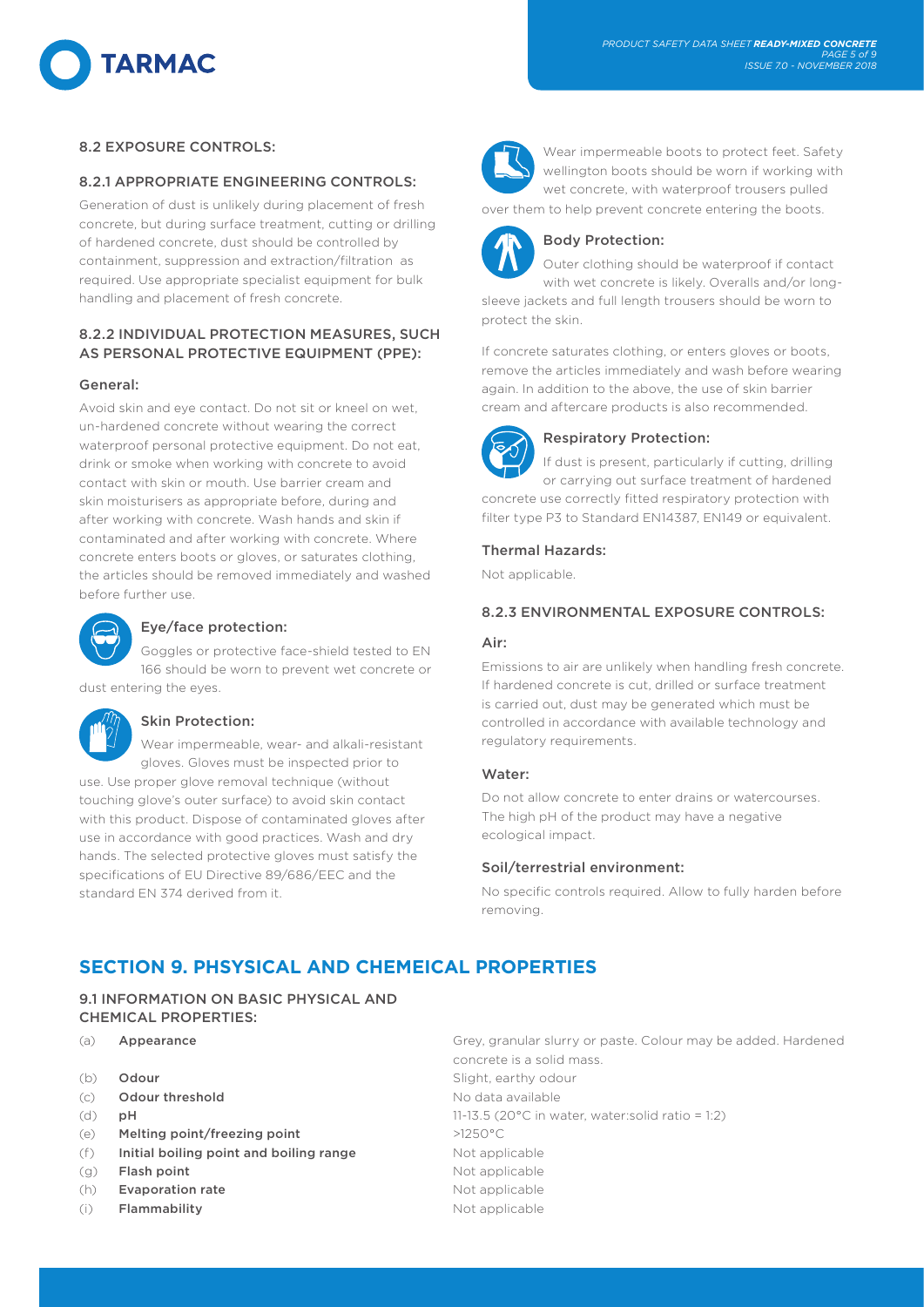

- (j) Upper/lower flammability or explosive limits Mot applicable
- (k) **Vapour pressure** Not applicable
- (I) Vapour density Not applicable
- (m) Relative density 2.3 2.4 typical
- (n) **Solubility Solubility** Slight, in water
- (o) Partition coefficient: n-octanol/water Mot available
- (p) **Auto-ignition temperature** Not applicable
- (q) **Decomposition temperature** Not applicable
- (r) Viscosity **Not available** Not available
- (s) Explosive Properties None
- (t) Oxidising Properties None

# 9.2 OTHER SAFETY INFORMATION

No data available

# **SECTION 10. STABILITY AND REACTIVITY**

# 10.1 REACTIVITY:

When mixed with water, the cement/s in the product will harden into a stable mass that is not reactive under normal conditions.

# 10.2 CHEMICAL STABILITY:

Wet concrete is alkaline and incompatible with acids, with ammonium salts, with aluminium or other non-noble metals. Cement from concrete dissolves in hydrofluoric acid to produce corrosive silicon tetrafluoride gas. Cement from concrete reacts with water to form silicates and calcium hydroxide. Silicates in cement react with powerful oxidizers such as fluorine, boron trifluoride, chlorine trifluoride, manganese trifluoride, and oxygen difluoride.

Hardened concrete is stable under normal conditions.

# **SECTION 11. TOXICOLOGICAL INFORMATION**

# 11.1 INFORMATION ON TOXICOLOGICAL EFFECTS

(a) Acute toxicity

Based on available data, the classification criteria are not met

# (b) Skin corrosion/irritation Category 2

Fresh/wet concrete in contact with skin may cause thickening, cracking or fissuring on the skin. Prolonged contact in combination with abrasion may cause severe burns.

# (c) Serious eye damage/irritation Category 1

Direct contact may cause corneal damage by mechanical stress, immediate or delayed irritation or inflammation. Direct contact by splashes of wet concrete may cause effects ranging from moderate eye irritation (such as conjunctivitis or blepharitis) to chemical burns and permanent blindness.

# 10.3 POSSIBILITY OF HAZARDOUS REACTIONS:

Does not cause hazardous reactions.

# 10.4 CONDITIONS TO AVOID:

None

# 10.5 INCOMPATIBLE MATERIALS:

Acids, ammonium salts, aluminium or other non-noble metals. Uncontrolled use of aluminium powder in wet concrete should be avoided as hydrogen is produced.

# 10.6 HAZARDOUS DECOMPOSITION PRODUCTS:

Cement from concrete reacts with water to form silicates and calcium hydroxide. Silicates in cement react with powerful oxidizers such as fluorine, boron trifluoride, chlorine trifluoride, manganese trifluoride, and oxygen difluoride.

# (d) Respiratory or skin sensitisation Category 1

Some individuals may develop eczema upon exposure to fresh/wet concrete by either the high pH which induces irritant contact dermatitis after prolonged contact, or by an immunological reaction to soluble Cr(VI) which elicits allergic contact dermatitis. The response may appear in a variety of forms ranging from a mild rash to severe dermatitis.

If the cement contains a soluble Cr (VI) reducing agent and as long as the period of effectiveness of the agent is not exceeded, a sensitising effect is not expected.

There is no indication of sensitisation of the respiratory system, and based on available data, the classification criteria are not met.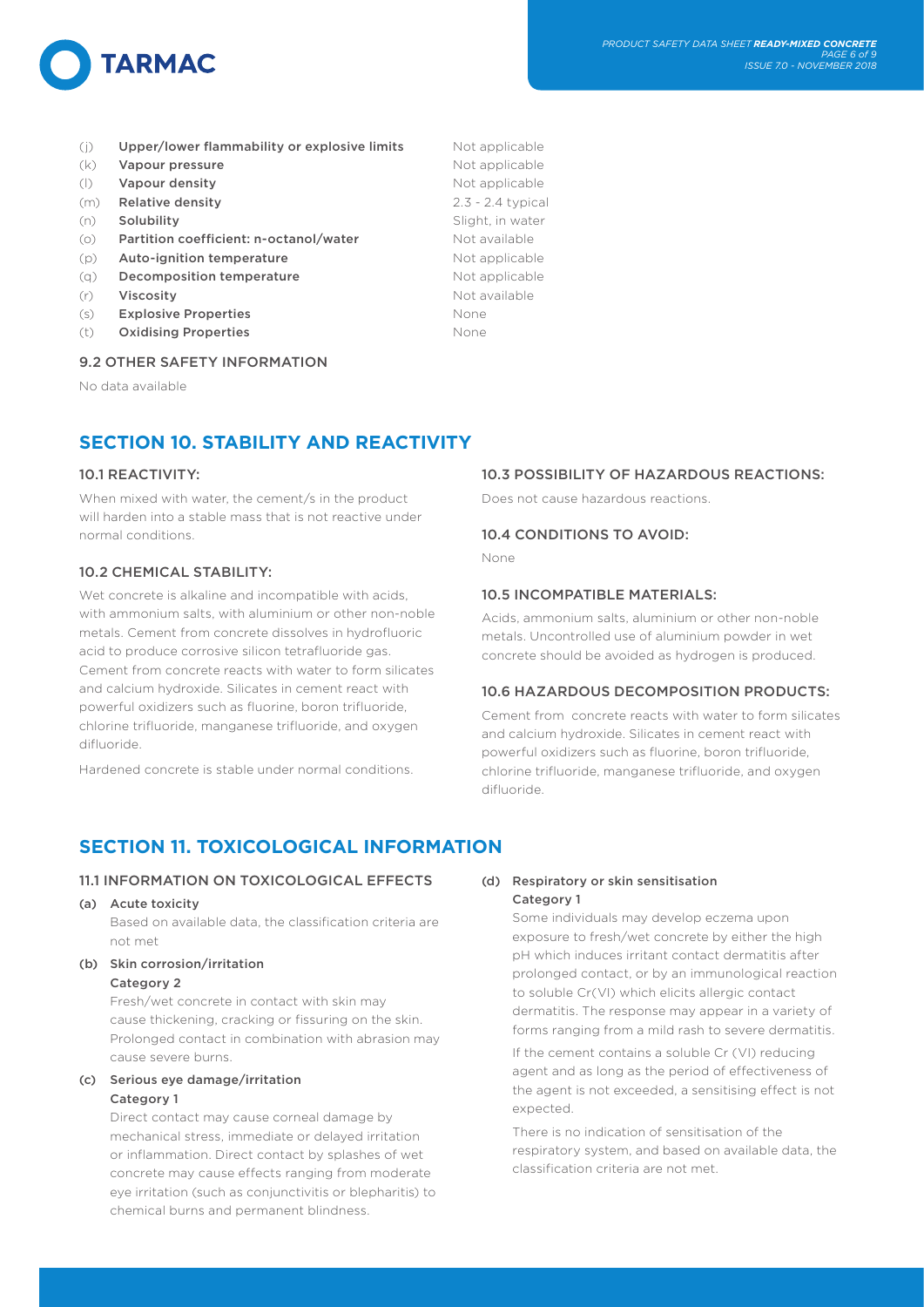

# (e) Germ cell mutagenicity

Based on available data, the classification criteria are not met.

# (f) Carcinogenicity

Based on available data, the classification criteria are not met.

### (g) Reproductive toxicity

Based on available data, the classification criteria are not met.

# (h) STOT – single exposure Category 3

Fresh, ready-mixed concrete is a wet product, so is not likely to give rise to dust exposure. However, dust may be generated if hardened concrete is cut, drilled or surface treatment is carried out. Exposure to this dust may irritate the throat and respiratory tract. Coughing, sneezing, and shortness of breath may occur following exposures in excess of occupational exposure limits

# (i) STOT – repeated exposure Category 2

Fresh, ready-mixed concrete is a wet product, so is not likely to give rise to dust exposure. However, dust may be generated if hardened concrete is cut, drilled or surface treatment is carried out. There is an indication that exposure to this dust may give rise to Chronic Obstructive Pulmonary Disease. The effects are acute and due to high exposures. Exposure to respirable crystalline silica has been linked to the lung disease silicosis.

# (j) Aspiration hazard

Not applicable.

# Information on likely routes of exposure:

Contact with skin & eyes.

Dust inhalation is only likely if hardened concrete is cut, drilled or surface treated.

Ingestion is unlikely.

# Potential health effects – inhalation, ingestion, skin and eyes:

Inhalation of dust from the cutting, drilling and surface treatment of hardened concrete may lead to respiratory problems including Chronic Obstructive Pulmonary Disease. Exposure to respirable crystalline silica has been linked to the lung disease silicosis.

Ingestion is unlikely, but if it does occur may lead to irritation of the mouth, throat and digestive tract. The high alkalinity of the product may also cause serious burns to mouth, throat and digestive tract.

Contact with skin may cause irritation, thickening, cracking, eczema and dermatitis. May also lead to severe burns due to the high alkalinity of fresh, ready-mixed concrete. Contact dermatitis may also occur through sensitisation due to the presence of soluble Cr(VI).

Contact with eyes can lead to damage of the cornea through mechanical abrasion, severe burns and blindness.

# Signs and symptoms of exposure:

Dust exposure may irritate the throat and respiratory tract causing coughing, sneezing, and shortness of breath. Symptoms may not occur until many years after exposure.

Skin contact may cause thickening, cracking or fissuring on the skin, eczema and severe burns.

Eye contact may lead to irritation and severe burns that may lead to permanent damage including blindness.

\*Note that contact with strongly alkaline solutions such as fresh ready-mixed concrete can initially cause nerve damage and chemical burns may occur without the person being aware because they do not feel any pain.

# Additional Information:

Not available.

# **SECTION 12. ECOLOGICAL INFORMATION**

# 12.1 TOXICITY:

The product is not hazardous to the environment. The addition of large amounts of the product to water may however, cause a rise in pH and may, therefore, be toxic to aquatic life under certain circumstances.

# 12.2 PERSISTENCE AND DEGRADABILITY:

Not relevant. Once hardened, concrete presents no toxicity risk.

# 12.3 BIOACCUMULATIVE POTENTIAL:

Not relevant. Once hardened, concrete presents no toxicity risk.

# 12.4 MOBILITY IN SOIL:

Not relevant. Immobile in soil.

# 12.5 RESULTS OF PBT AND VPVB ASSESSMENT:

Not relevant. Once hardened, concrete presents no toxicity risk

# 12.6 OTHER ADVERSE EFFECTS:

Not available.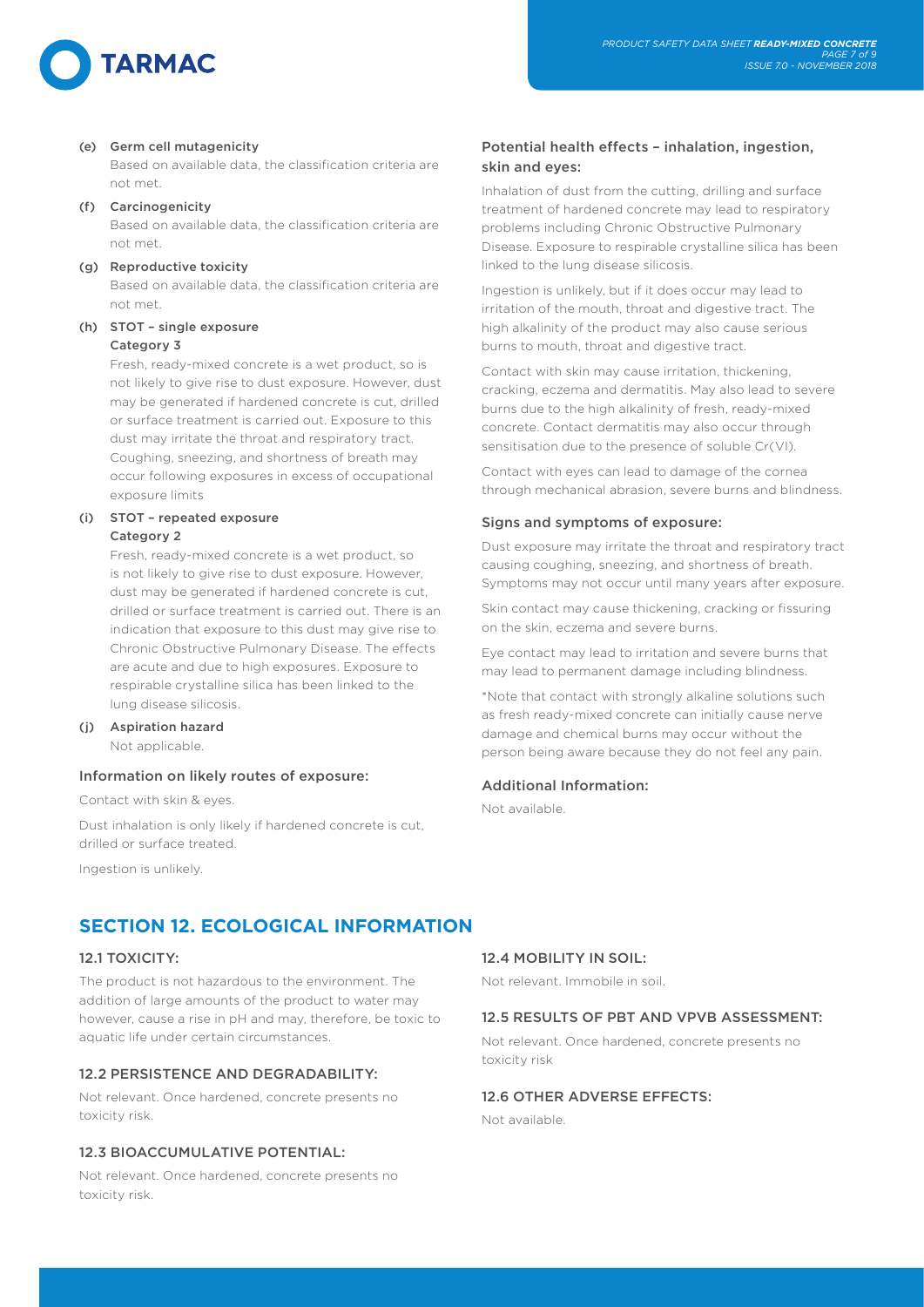# **SECTION 13. DISPOSAL CONSIDERATION**

# 13.1 WASTE TREATMENT METHODS:

The product is not classified as hazardous waste, but dispose of in accordance with local and national legal requirements. Avoid entry into water and sewage systems.

Allow fresh/wet product or residue to harden before disposal.

# **SECTION 14. TRANSPORT INFORMATION**

### Special Carriage Requirements:

Not classified as hazardous for transport. No special precautions required other than those mentioned in Section 8.

### 14.1 UN NUMBER

ADR/RID: - IMDG: - IATA: -

# 14.2 UN PROPER SHIPPING NAME ADR/RID/IMDG/ IATA

Not dangerous goods

# **15. REGULATORY INFORMATION**

This safety datasheet complies with the requirements of Regulation (EC) No. 1907/2006.

# 15.1 SAFETY, HEALTH AND ENVIRONMENTAL REGULATIONS/LEGISLATION SPECIFIC FOR THE PRODUCT:

Health & Safety at Work etc. Act 1974.

Control of Substances Hazardous to Health (CoSHH) Regulations 2002 (as amended).

Classification, Labelling and Packaging of Substances and Mixtures (CLP) Regulations 2008 (as amended).

# **16. OTHER INFORMATION**

# 16.1 INDICATION OF CHANGES:

This is a revision of the format of the Safety Data Sheet to include all the subsections specified by the REACH Regulations as amended by Regulation 453/2010, CLP symbols, and updates to EH40 (third edition - 2018).

# 16.2 RECOMMENDED USES AND APPLICATIONS:

See Section 1.2. This product must only be used by professionals employed by Tarmac, with appropriate environmental licenses in place.

Hardened product can be readily recycled as construction and demolition waste

# EWC Codes:

Construction and demolition waste = 17 01 01

Concrete & concrete sludge from production of concrete  $= 10 13 14$ 

# 14.3 TRANSPORT HAZARD CLASS(ES)

Not applicable

# 14.4 PACKAGING GROUP

Not applicable

# 14.5 ENVIRONMENTAL HAZARDS

Not applicable

# 14.6 SPECIAL PRECAUTIONS FOR USER

Not applicable

EH40/2005 Workplace Exposure Limits (as amended third edition 2018).

Environmental Protection Act 1990.

Hazardous Waste Regulations 2005 (as amended).

The marketing and use of concrete is subject to a restriction on the content of soluble Cr (VI) (REACH Annex XVII point 47 Chromium VI compounds).

# 15.2 CHEMICAL SAFETY ASSESSMENT:

A chemical safety assessment has not been carried out for this substance.

# 16.3 ABBREVIATIONS:

- CLP Classification, labelling and packaging (Regulation (EC) No 1272/2008)
- COSHH Control of Substances Hazardous to Health Regulations 2002
- EWC European Waste Catalogue
- HSE Health and Safety Executive
- PBT Persistent, Bio-accumulative and Toxic
- PPE Personal Protective Equipment
- RE Repeated Exposure